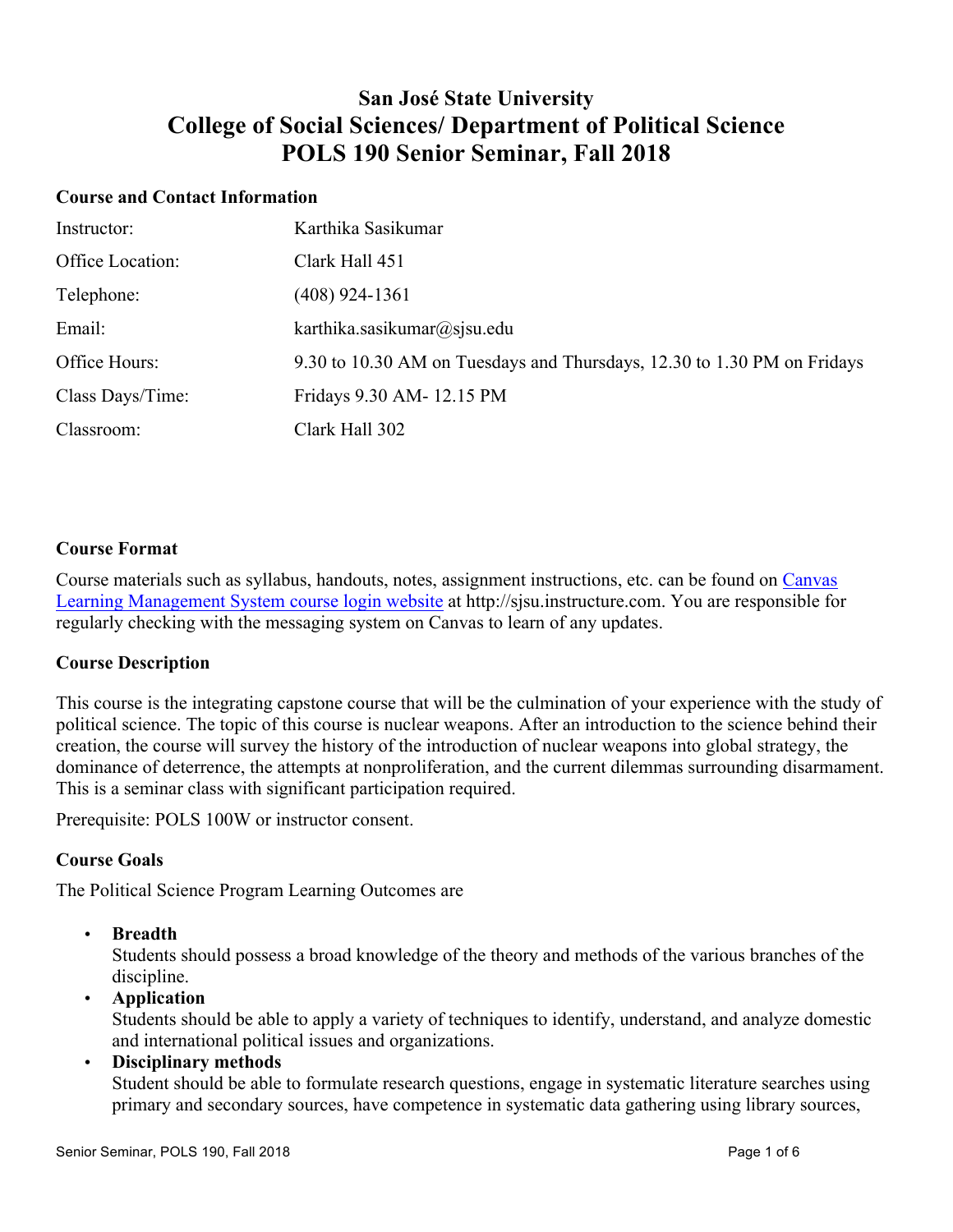government documents, and data available through electronic sources, should be able to evaluate research studies, and should be able to critically analyze and interpret influential political texts.

• **Communication Skills** Students should master basic competencies in oral and written communication skills and be able to apply these skills in the context of political science. This means communicating effectively about politics and/or public administration, public policy, and law.

• **Citizenship**

Students should acquire an understanding of the role of the citizen in local, state, national, and global contexts and appreciate the importance of lifelong participation in political processes.

### **Course Learning Outcomes (CLO)**

Upon successful completion of this course, students will be able to:

CLO1. Demonstrate knowledge of key facts about the politics and technology of nuclear weapons

CLO2. Locate and evaluate primary documents and scholarly arguments

CLO3. Apply course concepts to real-world problems

CLO4. Discuss major social issues in a civil and collaborative manner

## **Required Texts/Readings**

#### **Textbook**

There is no textbook for this course. All texts can be accessed using links on the Canvas site. It is the responsibility of the student to notify the instructor if there are any hindrances to access. Full citations for the texts and videos on the syllabus are provided in a separate document on Canvas.

#### **Course Requirements and Assignments**

Success in this course is based on the expectation that students will spend, for each unit of credit, a minimum of 45 hours over the length of the course (normally three hours per unit per week) for instruction, preparation/studying, or course related activities, including but not limited to internships, labs, and clinical practica. Other course structures will have equivalent workload expectations as described in the syllabus.

The major assignment for this course is the term paper which is approximately **5000 words (25 double-spaced** pages), including all components such as the title page, figures, and bibliography. Students who are writing an honors thesis will turn in a paper of **approximately 7000 words**. You will be submitting three preliminary versions of this paper, so that you may incorporate feedback and revise your work to produce a final paper that represents a solid piece of research. You will also present the argument of your paper to your classmates in the last week of class.

Your participation in the simulation is mandatory. You will be given roles to play before class, and assessed both on your participation and reflection papers.

#### **Final Examination or Evaluation**

The final examination will be held in class on December 14. It will consist of 20 short answer questions and one short essay.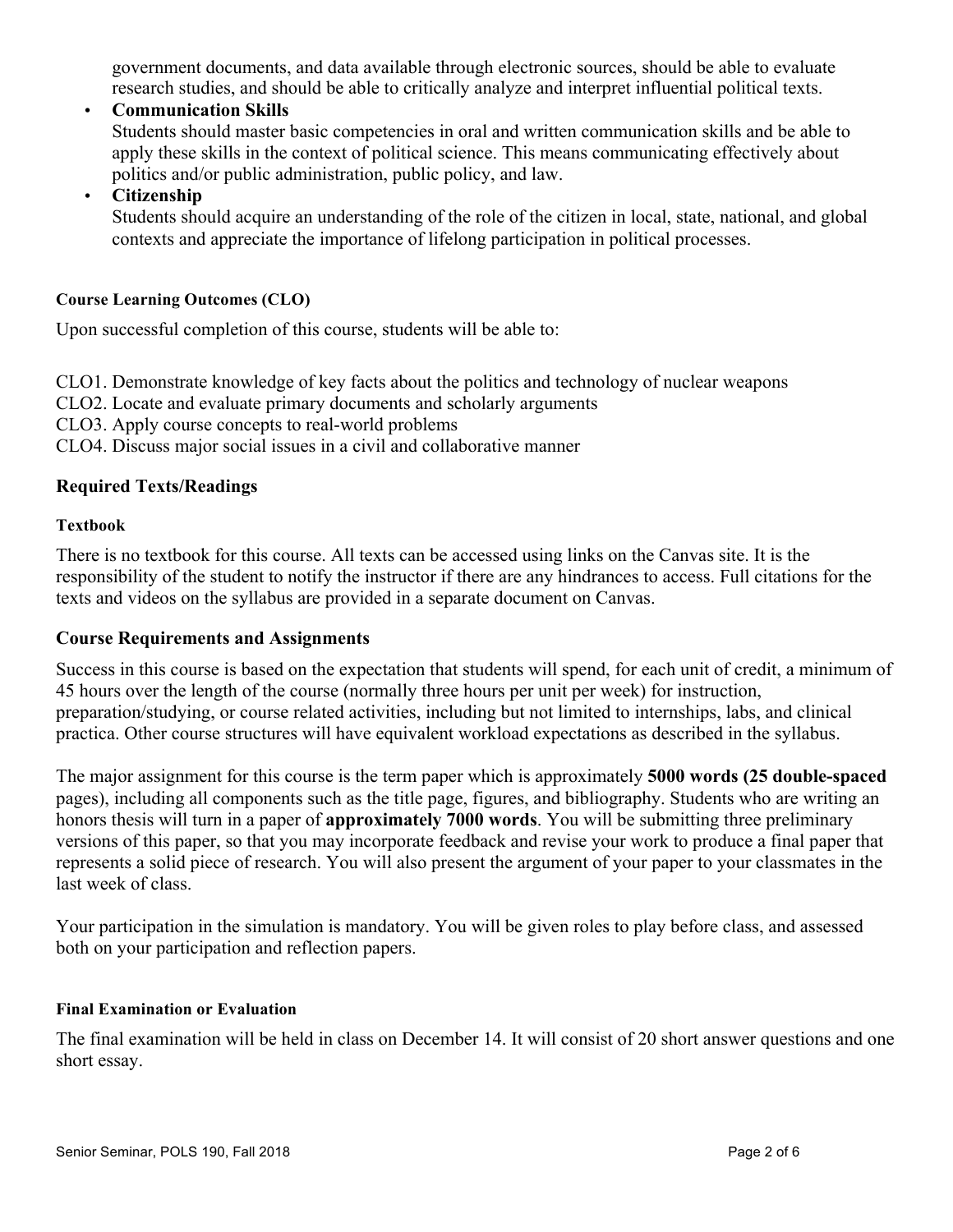## **Grading Information**

- Extra credit opportunities will be announced throughout the semester via Canvas Announcements. Extra credit points are added to your total score and have the same weight as other scores. There is no limit on how many extra credit points you can earn in this course.
- If you miss the deadline for submission for an assignment, you will lose 5 percent of your score for that assignment per 5 hours of lateness (pro-rated). For example, if you submit the term paper 6 hours after the deadline, and your score would have been 15 points, you will lose one point. Most assignments require submission on Canvas. If you wish to request an extension on your submission, be prepared to provide a reason and documentation.

#### **Determination of Grades**

| <b>CLO</b>     | <b>Assignment</b>            | <b>Points</b> | Due date     |
|----------------|------------------------------|---------------|--------------|
| 2 & 4          | Online discussions           | $9x3 = 27$    | Various      |
|                | Participation in class       |               | Various      |
| $\overline{2}$ | Term paper outline           | 3             | September 21 |
| $\overline{2}$ | Term paper literature review | 4             | October 5    |
|                | Midterm exam                 | 15            | October 12   |
| $\mathcal{R}$  | Simulation                   | 7             | October 26   |
| $\mathcal{D}$  | Term paper draft             | 6             | November 16  |
| 4              | Research presentation        | 6             | November 30  |
|                |                              |               | December 7   |
|                | Final exam                   | 15            | December 14  |
|                | Term paper final submission  | 10            | December 18  |

Final letter grades are based on this scale (please note these are points and not percentages)

| A only         | 95-100 |
|----------------|--------|
| A minus        | 90-94  |
| B plus         | 85-89  |
| <b>B</b> only  | 80-84  |
| <b>B</b> minus | 75-79  |
| $C$ plus       | 70-74  |
| C only         | 65-69  |
| C minus        | 60-64  |
| D plus         | 55-59  |
| F              | $<$ 55 |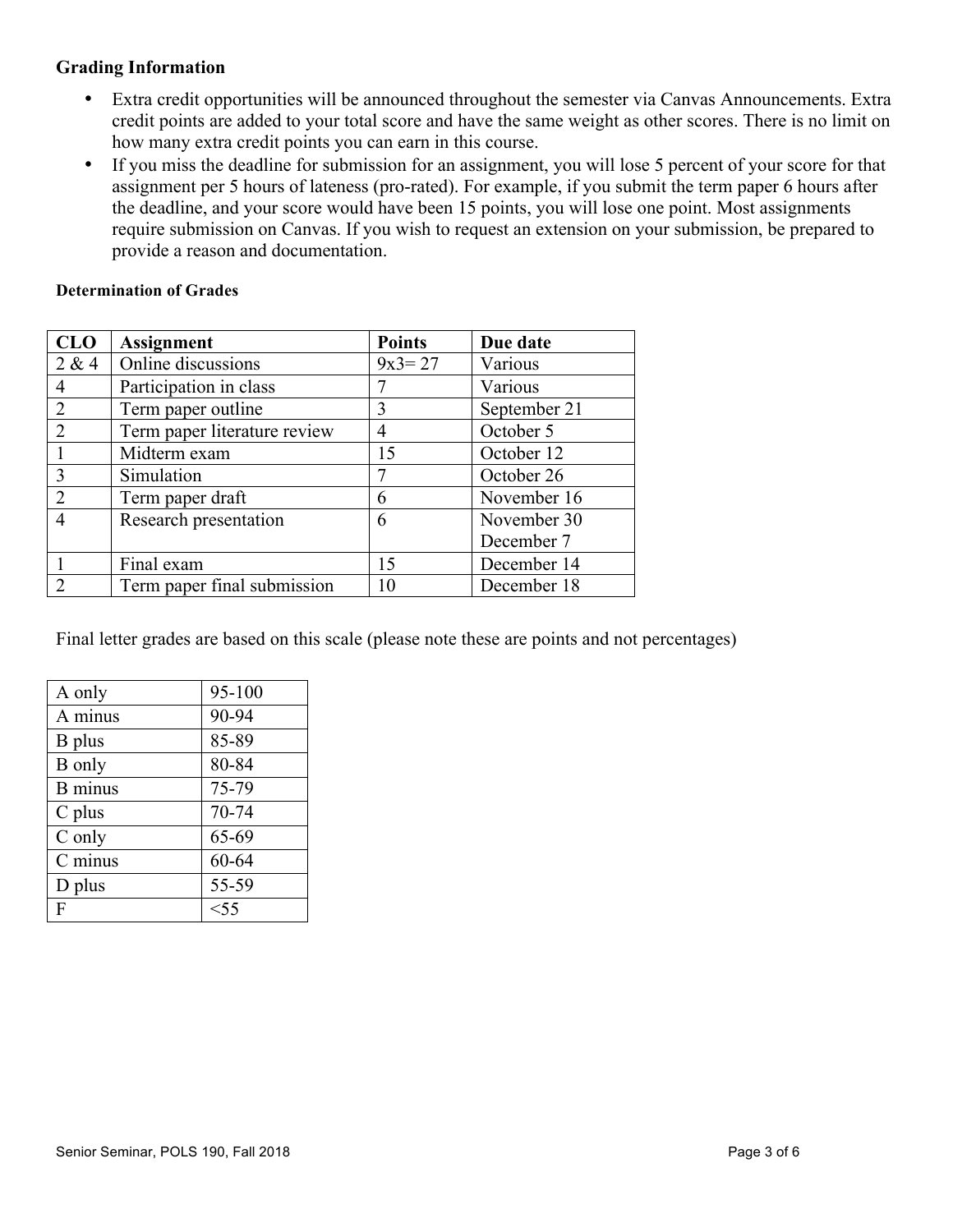## **Classroom Protocol**

This is a seminar, and your success in the course will depend to a great degree on your completing the required readings and participating in class discussions. Please be prepared to be called upon, by name, in each class. This class does not allow for use of any electronic devices, including smartphones and laptops for note-taking, except in cases of documented medical need.

## **Writing Fellow**

This semester, we will benefit from the assistance of a Writing Fellow. My-Tam Hoang is available to help you with your writing assignments for this course. Please make appointments with her by emailing my- $\tan, \n *h*oang*(a)*sjsu.edu. Please note that she is not an editor, and her role is not to fix the mistakes in your paper.$ She will serve as a resource for you to think through the process of writing. For instance, you could ask her for help with being more concise in your essays, or properly citing sources.

## **University Policies**

*.*

Per University Policy S16-9, university-wide policy information relevant to all courses, such as academic integrity, accommodations, etc. will be available on Office of Graduate and Undergraduate Programs' Syllabus Information web page at http://www.sjsu.edu/gup/syllabusinfo/"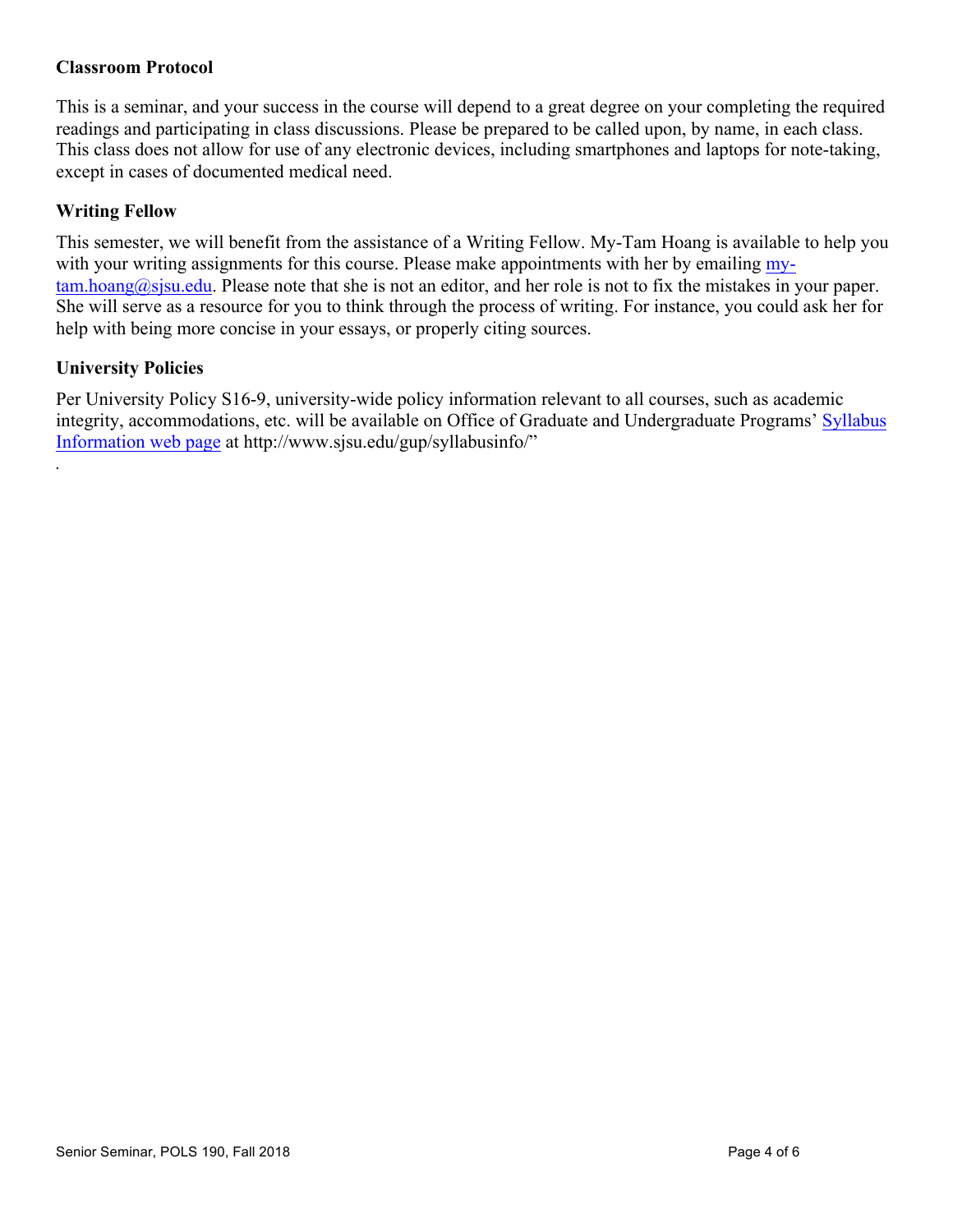# **POLS 190 Senior Seminar, Fall 2018**

*The schedule is subject to change with fair notice, provided on Canvas.*

## **Course Schedule**

| Week           | <b>Date</b>                  | <b>Topics</b>                                                                      | <b>Readings</b>                                                                                                        |
|----------------|------------------------------|------------------------------------------------------------------------------------|------------------------------------------------------------------------------------------------------------------------|
| 1              | Aug<br>24                    | Introduction                                                                       |                                                                                                                        |
| $\overline{2}$ | Aug<br>31                    | A. Introduction<br>B. Overview of arsenals<br>C. Nuclear technology                | Syllabus; various articles from the Nuclear Notebook                                                                   |
| $\overline{3}$ | Sep<br>7                     | A. The decision to drop<br>the bomb<br><b>B.</b> Nuclear ethics                    | Wilson<br>1.<br>2. Fussell<br>3. Lee                                                                                   |
| $\overline{4}$ | Sep<br>14                    | Deterrence                                                                         | 1. Nichols Ch.1<br><b>Nuclear Posture Review</b>                                                                       |
| 5              | Sep<br>21                    | Governance                                                                         | Wellerstein<br>1.<br>Gusterson (2 articles)<br>2.<br>Radiolab podcast<br>3.<br>House Bill 669 (Lieu-Markey Bill)<br>4. |
| 6              | Sep<br>28                    | Accidents and C3I                                                                  | Schlosser 3-7, 157-88, 220-27<br>1.<br>Broderick pages TBA<br>2.                                                       |
| $\tau$         | Oct 5                        | Disarmament and arms<br>control                                                    | Schelling<br>1.<br>Sagan and Waltz 2010<br>2.<br>3 <sub>1</sub><br>Kroenig 2013Tannenwald 2017                         |
| 8              | Oct<br>12                    | <b>MIDTERM</b><br>Presentation by librarian                                        |                                                                                                                        |
| 9              | Oct<br>19                    | A.Nonproliferation<br><b>B.</b> Renunciation of<br>nuclear weapons: South<br>Korea | Sagan 2011<br>1.<br>Gavin<br>2.<br>3. Choi & Hwang                                                                     |
| 10             | Oct<br>26                    | Simulation                                                                         |                                                                                                                        |
| 11             | <b>Nov</b><br>$\overline{2}$ | Nuclear programs of<br>China, India, and<br>Pakistan                               | Cunningham and Fravel 1-26<br>1.<br>Narang 38-59<br>2.                                                                 |
| 12             | <b>Nov</b><br>9              | Nuclear programs of<br>Israel, Iran, and North<br>Korea                            | Cohen (Chs. $1 \& 2$ )<br>1.<br>Waltz<br>2.<br>3.<br>Braut-Hegghammer                                                  |
| 13             | <b>Nov</b><br>16             | A.Nuclear terrorism<br><b>B.Counter-proliferation</b>                              | <b>Eaves 2016</b><br>1.<br>Bunn and Sagan 2014<br>2.<br>Mueller 2010<br>3.                                             |